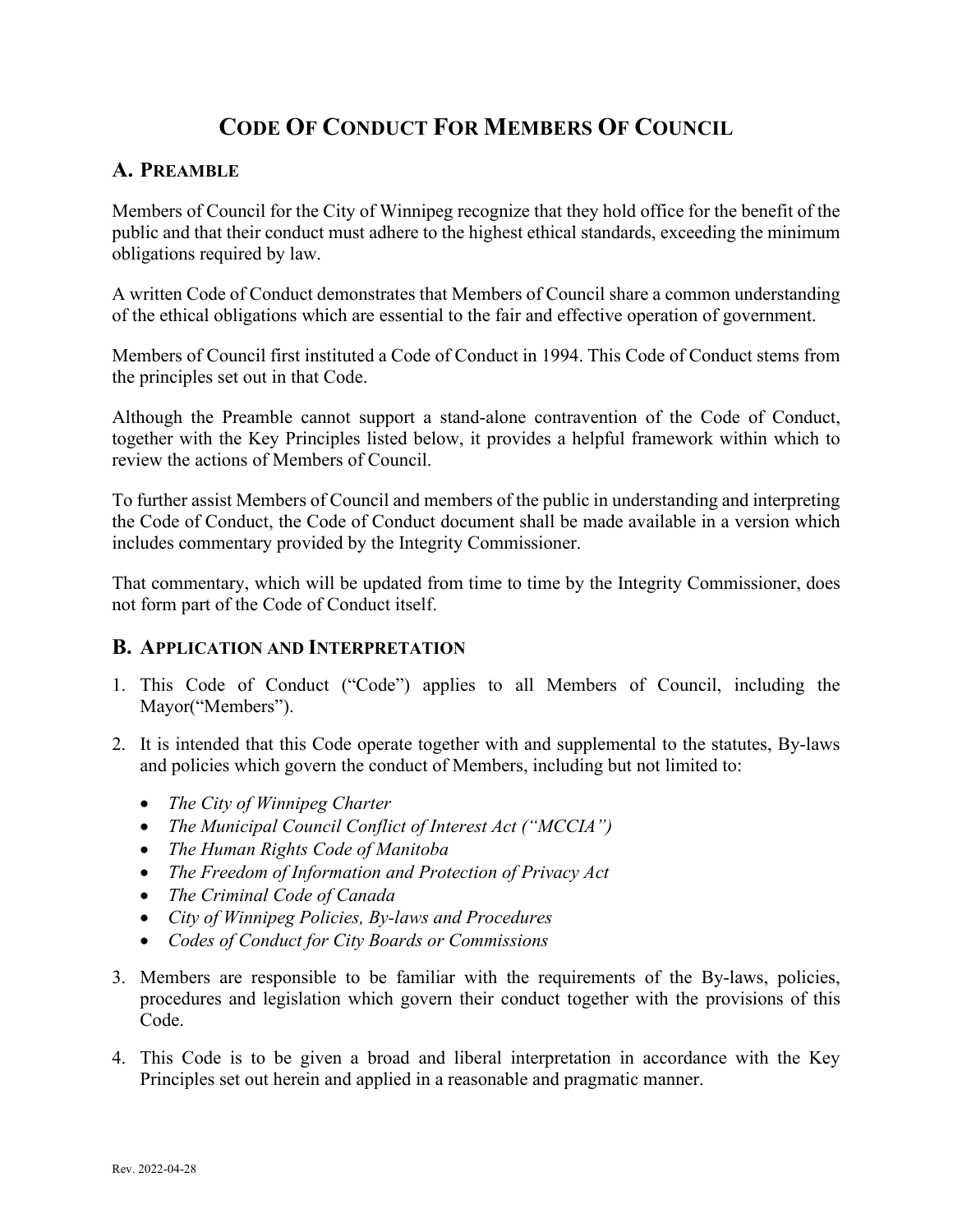5. Members should seek the advice of the Integrity Commissioner in determining how this Code is to be interpreted and applied.

# **C. DEFINITIONS**

"**Appendix A**" means the Advice Procedures for Members of Council, attached to and forming part of the Code.

"**Appendix B**" means the Complaint Procedures, attached to and forming part of the Code.

### "**Campaign Period**" means:

- (a) in a general election begins on May 1 in the year of the election and ends on the start of the new term of Council as defined in Section 18(1) of The City of Winnipeg Charter; and
- (b) in an election to fill a vacancy, begins on the day when the senior election officer receives the direction from the City Clerk to hold the election and ends on the start of the term as defined in section 18(2) of *The City of Winnipeg Charter*.

"**City**" means the City of Winnipeg.

"**Code**" means the Code of Conduct for Members of Council.

"**Council**" means Winnipeg City Council.

"**Duties of Office**" are the duties and activities that relate to the position of the Member, namely participation in activities relating to the proceedings and work of Council and activities undertaken in representing the City or the Member's ward or constituents but do not include:

- activities related to the private interests of the Member;
- a Member's election-related activities; and
- activities including fundraising activities designed, in the context of a federal, provincial or municipal election, or any other local election, to support or oppose a political party or an individual candidate.

### "**Dependant**" means:

- (a) the spouse of a Member,
- (b) the common law partner of a Member, and
- (c) any child, natural or adopted, of the Member,

who resides with the Member.

"**Election**" means an election for Winnipeg City Council, whether a general election or an election to fill a vacancy (a by-election).

"**General Election**" means an election of the Mayor and Councillors for all wards required to be held in October in every fourth year.

"**Member**" means a member of Council whether the Mayor or a Councillor.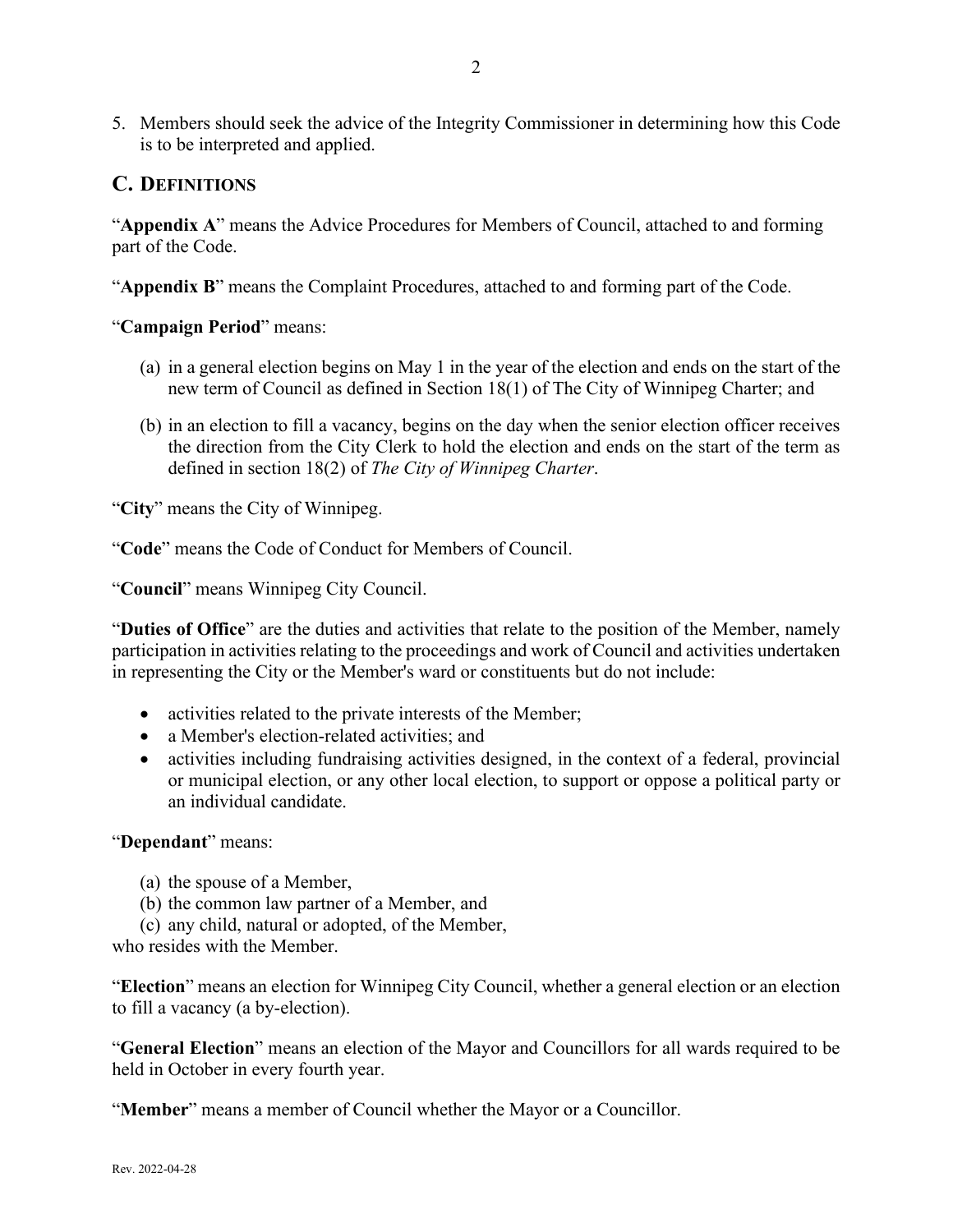"**Private Interest**" includes any personal benefit, whether or not pecuniary, but does not include an interest:

- (a) in matters of general application;
- (b) in matters that affect a Member as one of a broad class of the public;
- (c) that concerns the remuneration and benefits of the Member as a Member of Council; or
- (d) that is trivial.

"**Staff**" means City staff and the Member's own staff, regardless of how the individual is paid and includes a student, intern or volunteer.

# **D. KEY PRINCIPLES**

1. The public interest is best served when Members:

- perform their duties of office honestly and with integrity, impartiality and transparency, putting the public interest before private and self-interest;
- conduct themselves in such a way as to promote respect for Council and municipal government;
- serve their constituents and the City in a conscientious and diligent manner and approach decision making with an open mind; and
- perform their duties of office and manage their private interests in a manner that promotes public confidence and trust in the political process.

2. The Key Principles form a helpful framework within which to review the actions of Members of Council.

Like the Preamble, however, they do not identify a stand-alone set of obligations the alleged violation of which can be the subject of a complaint.

## **E. RULES OF CONDUCT**

### **1. Confidential Information**

a. Members must not disclose and shall only use confidential information as required for their duties of office.

**Confidential information** is information which is otherwise not available to the general public, including information contained in the agenda for or discussed at an *in camera* meeting held pursuant to the City's *In Camera By-law*, and information in the possession of or received in confidence by the City that the City is either prohibited from disclosing, is required to refuse to disclose, or may refuse to disclose pursuant to the provisions of the *Freedom of Information and Protection of Privacy Act*.

b. Members must not intentionally access or attempt to access confidential information which is in the custody of the City unless it is necessary for the performance of their duties of office.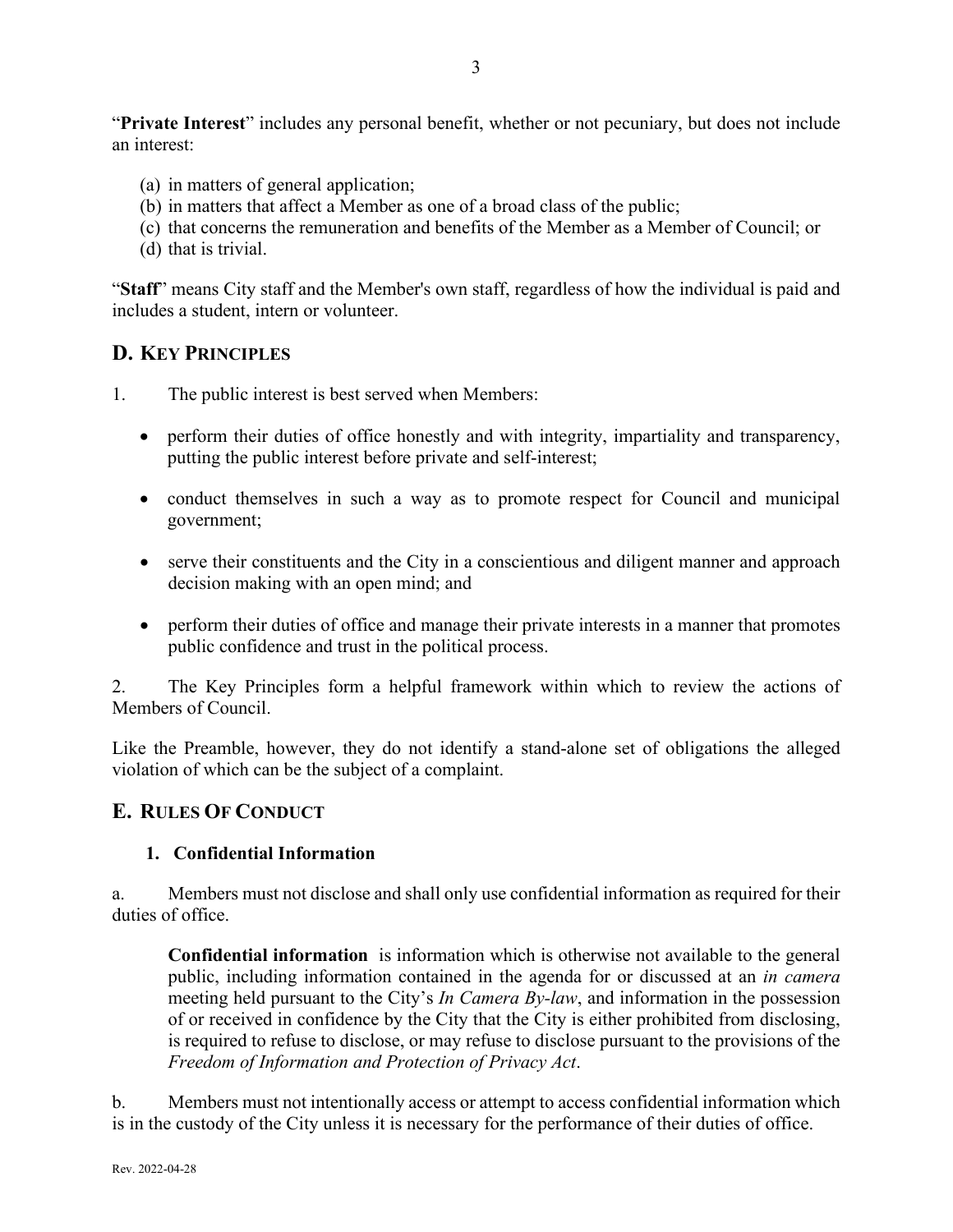### **2. Conflict of Interest**

a. Members must not act in situations in which they have a real or apparent conflict of interest, whether during a meeting of Council or Committee of Council or at any other time while performing their duties of office.

- i. A conflict of interest exists when a Member exercises their duties of office and at the same time knows that in the performance of those duties there is the opportunity to further their private interests.
- ii. A **real conflict of interest** exists when a Member has knowledge of a private interest that is sufficient to influence the exercise of their duties of office.
- iii. An **apparent conflict of interest** exists when there is a reasonable perception, which a reasonably well-informed person could properly have, that the Member's ability to perform any official duty or function must be influenced by their private interest.

b. A Member is presumed not to have a private interest in any appointment to serve in their official capacity on any commission, board or agency, or in matters arising in relation to that commission, board or agency.

c. A Member who has a conflict of interest with respect to any matter must refrain from influencing the matter and from discussing or voting on any decision with respect to the matter.

d. Should a conflict of interest, real or apparent, arise with respect to a matter that will be discussed or determined at a meeting of Council or a Committee of Council, the Member must:

- i. disclose the general nature of the Member's interest, and
- ii. withdraw from the meeting without voting or participating in the discussion.

e. Where a Member does not disclose a private interest under Rule 2.d. because they are not in attendance at the meeting at which the matter arose, the Member must disclose the general nature of their interest at the next meeting of the same body before which the matter arose.

f. Where, by reason of withdrawal from a meeting because of non-pecuniary interests, there would be fewer Members remaining than are needed to meet quorum, those Members who have withdrawn by reason of a non-pecuniary interest must disclose their interest, but may still vote in respect of the matter.

## **3. Fundraising**

Members must not solicit funds from any person or organization if doing so would constitute an improper use of the influence of their office.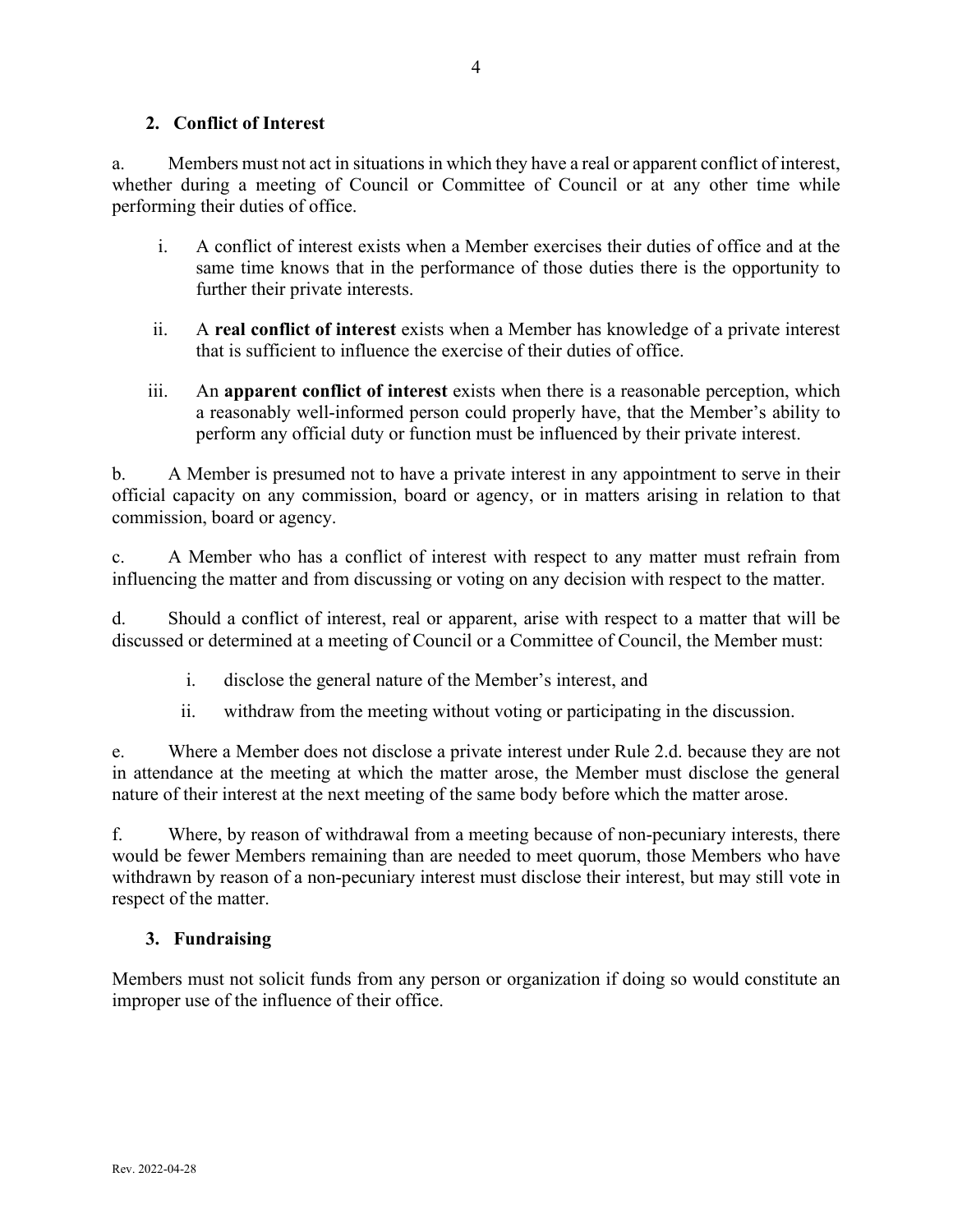## **4. Gifts and Benefits**

### Acceptability

a. Members must not solicit or accept any gift or personal benefit that would, to a reasonable, well-informed person, create the appearance that the donor is seeking to influence the Member or gain the favour of the Member.

b. For these purposes, a gift or benefit provided with the Member's knowledge to a Member's dependant or to a Member's staff that is connected directly or indirectly to the performance of the Member's duties is deemed to be a gift to that Member.

c. For clarification, it is generally not a violation of Rule 4.a. to accept the following:

- i. compensation authorized by law;
- ii. gifts or benefits received as an incident of accepted protocol or normal expression of courtesy;
- iii. a political contribution otherwise authorized and reported in accordance with the law;
- iv. services provided without compensation by persons volunteering their time;
- v. admission to charitable or community organized events, widely-attended events such as conventions or conferences, or training and education programs, provided that:
	- 1. admission is offered by the entity responsible for organizing and presenting the event;
	- 2. admission is unsolicited by the Member; and
	- 3. the Member is attending or participating in their official capacity;
- vi. food, lodging, transportation and entertainment provided by federal, provincial or municipal governments or their political subdivisions or by the government of a foreign country, as long as these benefits are received by the Member during the performance of their duties of office; and
- vii. sponsorships and donations for community events organized or run by a Member or a third party on behalf of a Member.

d. Except for political contributions allowable by law, Members must never accept gifts or benefits provided by a registered lobbyist, or their lobbyist client or employer. It is generally not a violation of this Rule to accept light refreshments given in the context of an interaction with a lobbyist where the Member is not able to obtain refreshments at their own cost.

e. Where a Member or their dependant or their staff is offered or given a gift that is not acceptable, the Member should refuse it or, at the earliest opportunity, return it to the donor without making any personal use of it.

### Disclosure Requirements

f. Members must provide the Integrity Commissioner with a quarterly Disclosure Statement identifying the receipt of any gift or benefit connected to the performance of the Member's duties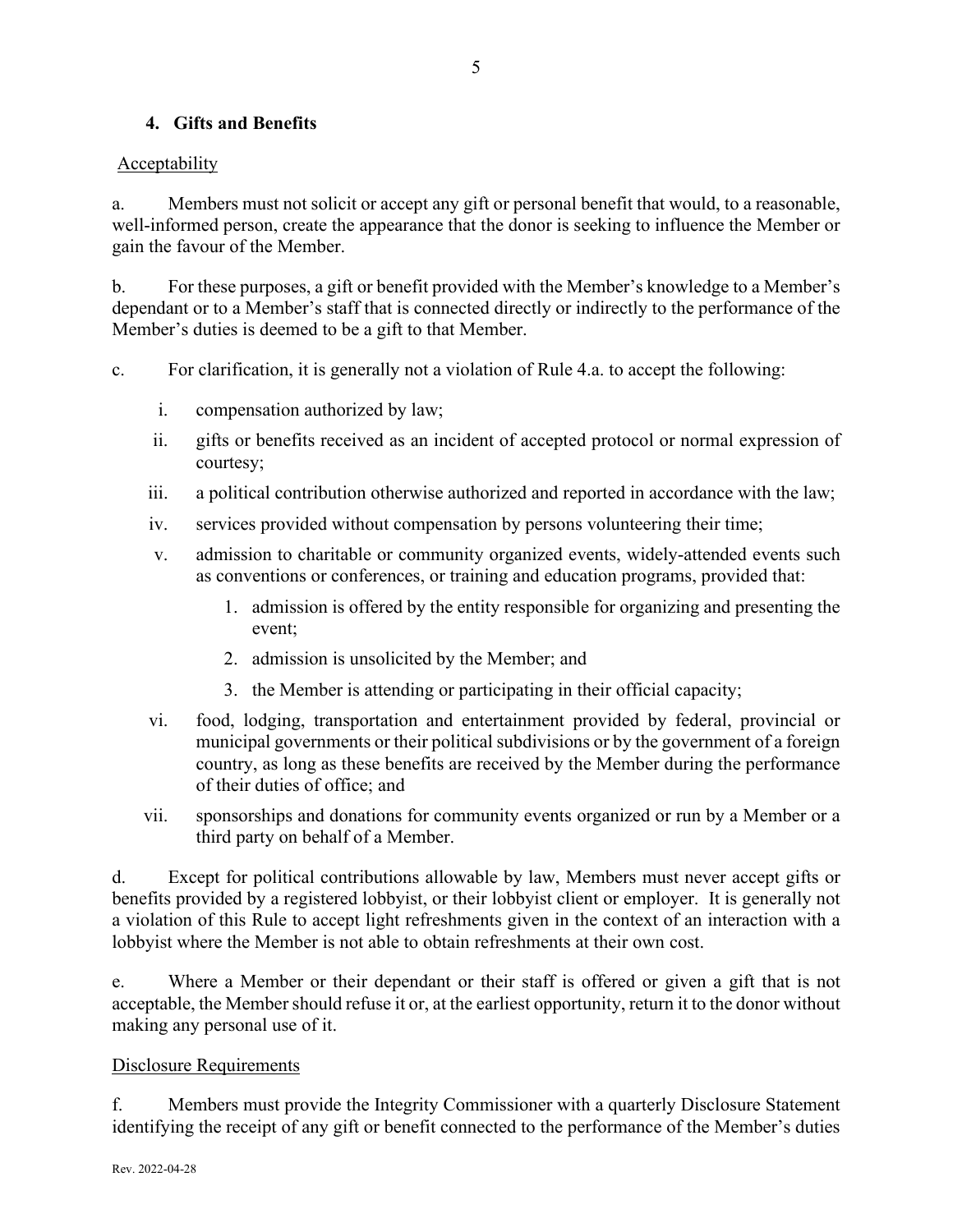of office, with the exception of gifts falling under 4.c.i., iii., or iv., or a gift or benefit valued at less than \$50.00. The Disclosure Statement must identify the following:

- i. the nature of the gift or benefit;
- ii. its source and date of receipt;
- iii. the circumstances under which the gift was given or received;
- iv. the gift's estimated value; and
- v. what the recipient intends to do with the gift.

g. Disclosure Statements provided under this rule will be a matter of public record.

### **5. Use of Influence**

a. Members must not use the influence of their office for purposes other than for the proper exercise of their duties of office.

### **6. Use of Staff, Resources and Property**

Members must not use or permit the use of staff or City resources or property for purposes other than those connected with the discharge of their duties of office.

### **7. Election-Related Activity**

a. Members are required to follow all applicable election legislation and By-laws, including without limitation, *The City of Winnipeg Charter*, *The Municipal Councils and School Boards Elections Act* and all relevant City of Winnipeg By-laws.

b. Members must not use the facilities, equipment, supplies, services or other resources of the City (including Members' newsletters or websites linked through the City's website) for any election-related activities.

c. Members must not use the services of staff for election-related purposes during hours in which those staff members are in the paid employment of the City or paid by the use of City resources.

### **8. Conduct Concerning Staff**

a. Members must not directly or indirectly, request, induce, encourage, aid, or permit staff to do something which, if done by the Member, would be a breach of this Code of Conduct.

b. Members must not compel staff to engage in partisan political activities or subject them to reprisal of any kind for refusing to engage in such activities.

c. Members must not use, or attempt to use, their authority for the purpose of intimidating, coercing, or influencing staff with the intent of interfering with such staff's duties.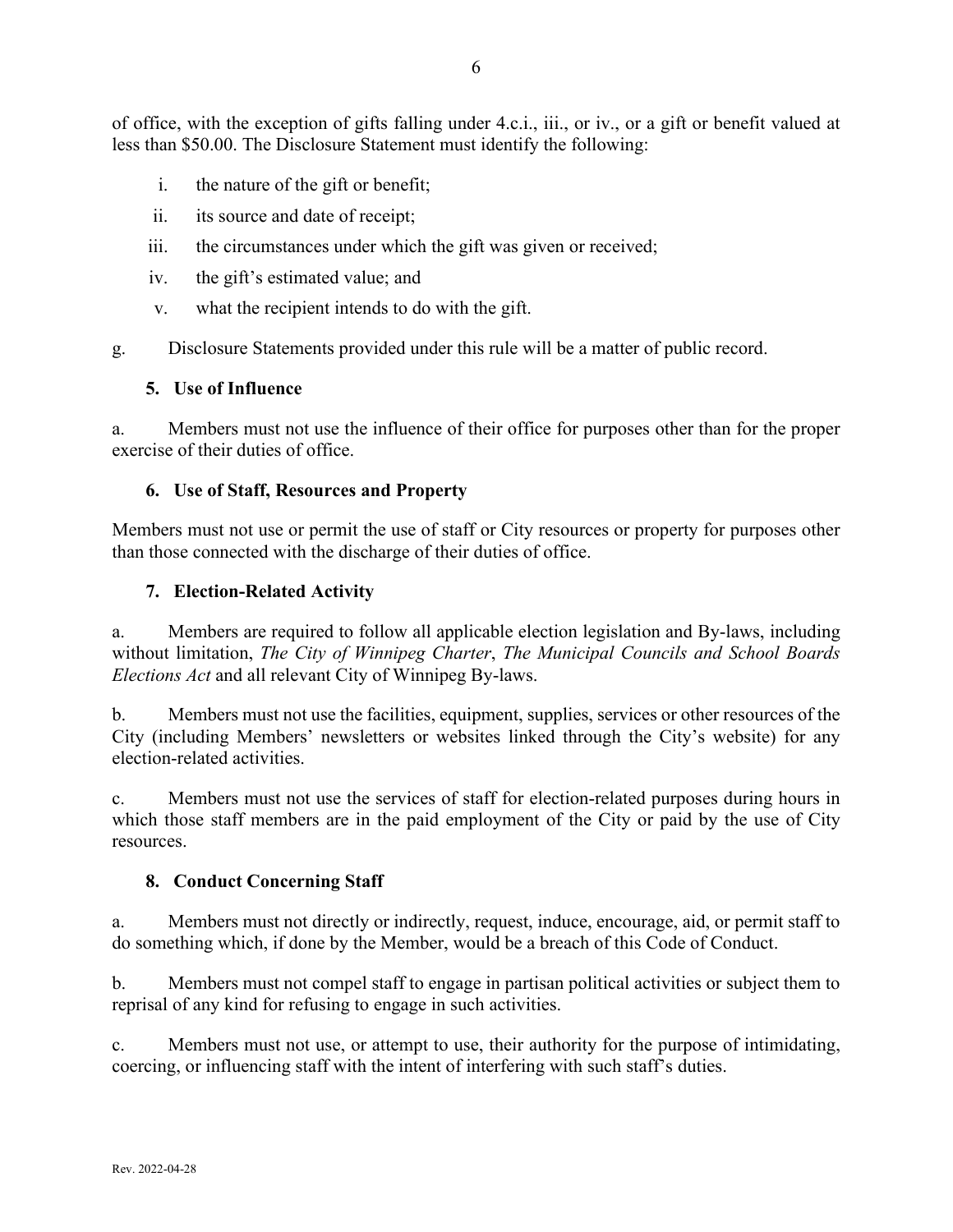d. Members must not maliciously or falsely impugn or injure the professional or ethical reputation or the prospects or practice of staff and must at all times show respect for staff's professional capacities.

### **9. Respectful Conduct**

a. All Members have a duty to treat members of the public, one another, and staff with respect and without abuse, harassment, or intimidation.

### **Harassment** includes:

- i. any behaviour, whether a single incident or a course of conduct, that a reasonable person should have known would be unwelcome, and that is inappropriate, demeaning, humiliating, embarrassing, or otherwise offensive, including but not limited to:
	- a. verbal or written insults, abuse or threats;
	- b. racial or ethnic slurs, including racially derogatory nicknames;
	- c. leering or other offensive gestures;
	- d. bullying; or
	- e. patronizing or condescending behaviour; and
- ii. objectionable and unwelcome sexual solicitations or advances.

b. While Members may passionately debate issues and promote ideas, they must maintain proper decorum during meetings of: Council, Committees of Council, and boards, agencies or commissions on which they serve as part of their duties of office.

### **10. Adherence to Council Policies and Procedures**

Members must adhere to all By-laws, policies and procedures adopted by Council.

### **11. Reprisals and Obstruction**

a. It is a violation of this Code to obstruct the Integrity Commissioner in the carrying out of their duties and responsibilities.

b. No Member shall threaten or undertake any reprisal against a person who makes a complaint under this Code or against a person who provides information to the Integrity Commissioner in any investigation of such a complaint.

### **F. ENFORCEMENT**

### **1. Annual Meeting with Integrity Commissioner**

Members shall meet with the Integrity Commissioner at least once annually in order to discuss their obligations under this Code and under other policies, By-laws or Acts which govern their ethical behaviour.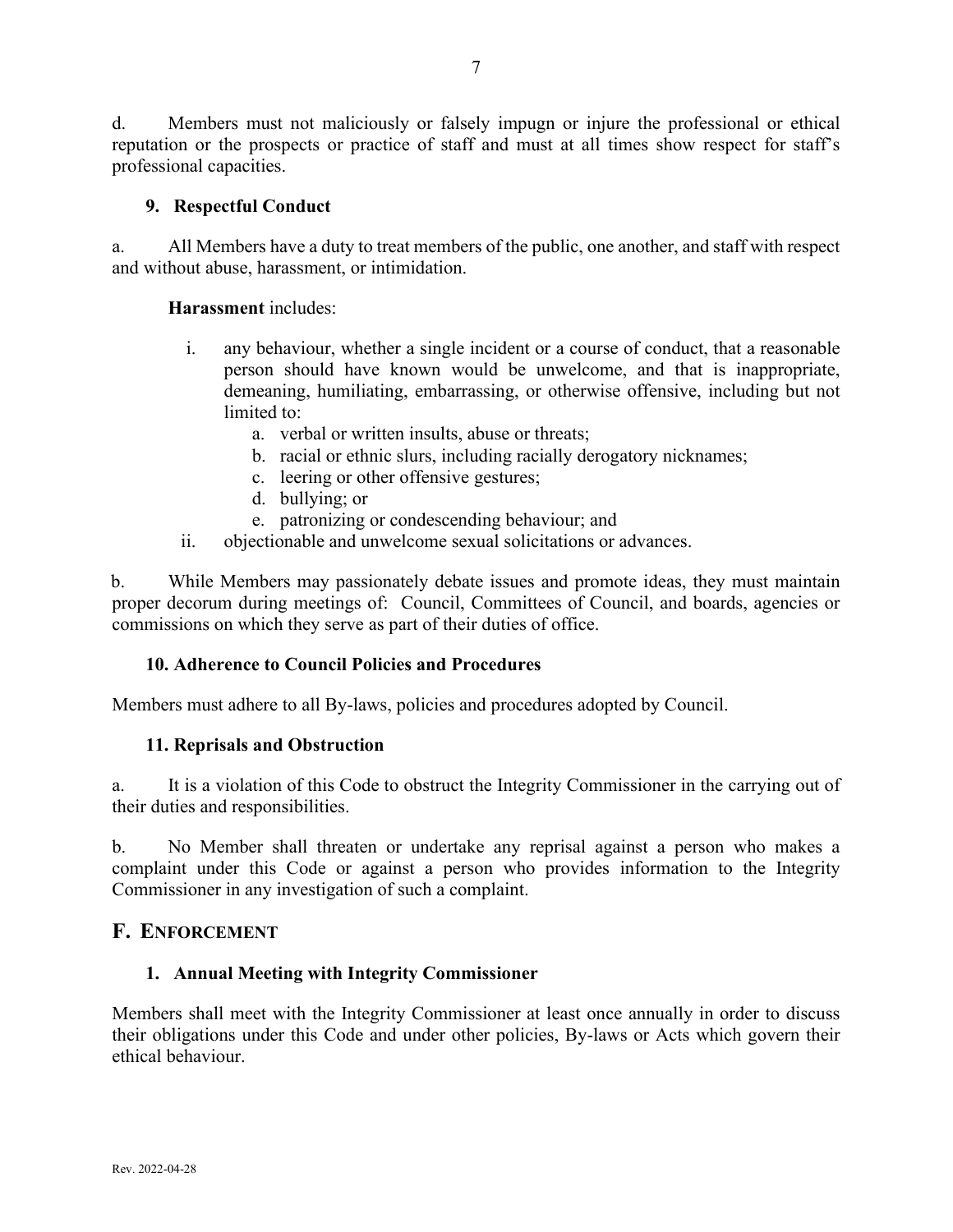### **2. Investigation of Complaints**

The Integrity Commissioner may: receive and investigate complaints alleging that the Rules set out in this Code have been breached; make findings; and report to Council, in accordance with the provisions of the Complaint Procedures attached as Appendix B to the Code.

### **3. Reliance on Advice Provided to Member by Integrity Commissioner**

- a. Members may seek advice from the Integrity Commissioner in accordance with the provisions of the Advice Procedures attached as Appendix A to the Code.
- b. Any written advice given by the Integrity Commissioner to a Member binds the Integrity Commissioner in any subsequent consideration of the conduct of the Member in the same matter, as long as the facts presented by the Member to the Integrity Commissioner were accurate and complete.

### **4. Sanctions for Misconduct**

Where the Integrity Commissioner has determined there has been a violation of the Code, the Integrity Commissioner may recommend to Council that:

- i. the Member be reprimanded;
- ii. the Member be required to make a public apology;
- iii. the Member be requested to return a gift or benefit or, where the gift or benefit cannot be returned, reimburse the donor for the value of the gift or benefit;
- iv. the Member be removed from a committee; and/or
- v. the Mayor be requested to remove the Member from their position as Chair of a committee.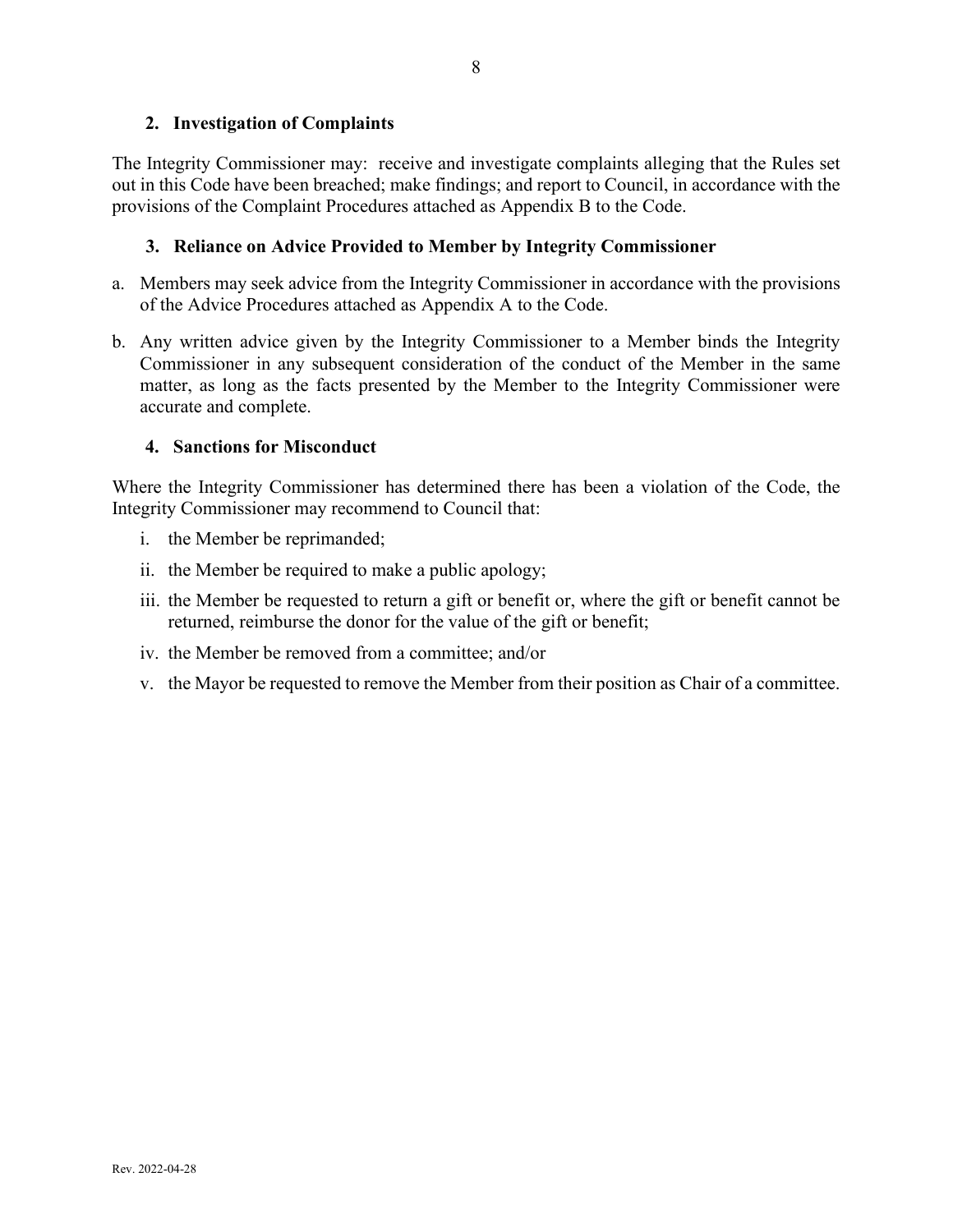# **ADVICE PROCEDURES FOR MEMBERS OF COUNCIL**

### **Circumstances and Effect of Seeking Advice from the Integrity Commissioner**

- 1. Any written advice given by the Integrity Commissioner ("Commissioner") to a Member of Council ("Member") binds the Commissioner in any subsequent consideration of the Member's conduct in the same matter, as long as the facts presented by the Member to the Commissioner were accurate and complete.
- 2. The Commissioner may, on their own initiative, reconsider advice that has been provided to a Member. The Commissioner will let the Member know that the advice is being reconsidered, but that the original advice will stand unless and until amended.
- 3. Advice that is general in nature will only be given informally by the Commissioner and is subject to change by the Commissioner when applied to specific facts that may not have been known at the time the general advice was provided.
- 4. The Commissioner will not provide advice as to whether or not the Member's past conduct was in contravention of the Code of Conduct, but will provide information, in a general way, as to how the Member may govern himself or herself, in similar situations in the future.
- 5. It is inappropriate for a Member to use advice sought from the Commissioner to attack or malign the behaviour of another Member.
- 6. Communication between the Commissioner and a Member is confidential, subject to any disclosure required by law, except:
	- a. The fact that advice was sought may be reported by the Commissioner in a report following the investigation of a complaint;
	- b. A Member is entitled to make public, advice the Member receives from the Integrity Commissioner; and
	- c. At any time, should a portion of the advice provided by the Commissioner to a Member be made public, the Commissioner shall be at liberty to make public the entirety of the advice that was provided.
- 7. The Commissioner may include a summary of advice given to Members, in a general and anonymous way, in Annual Reports to Council and in commentary on the Commissioner's website.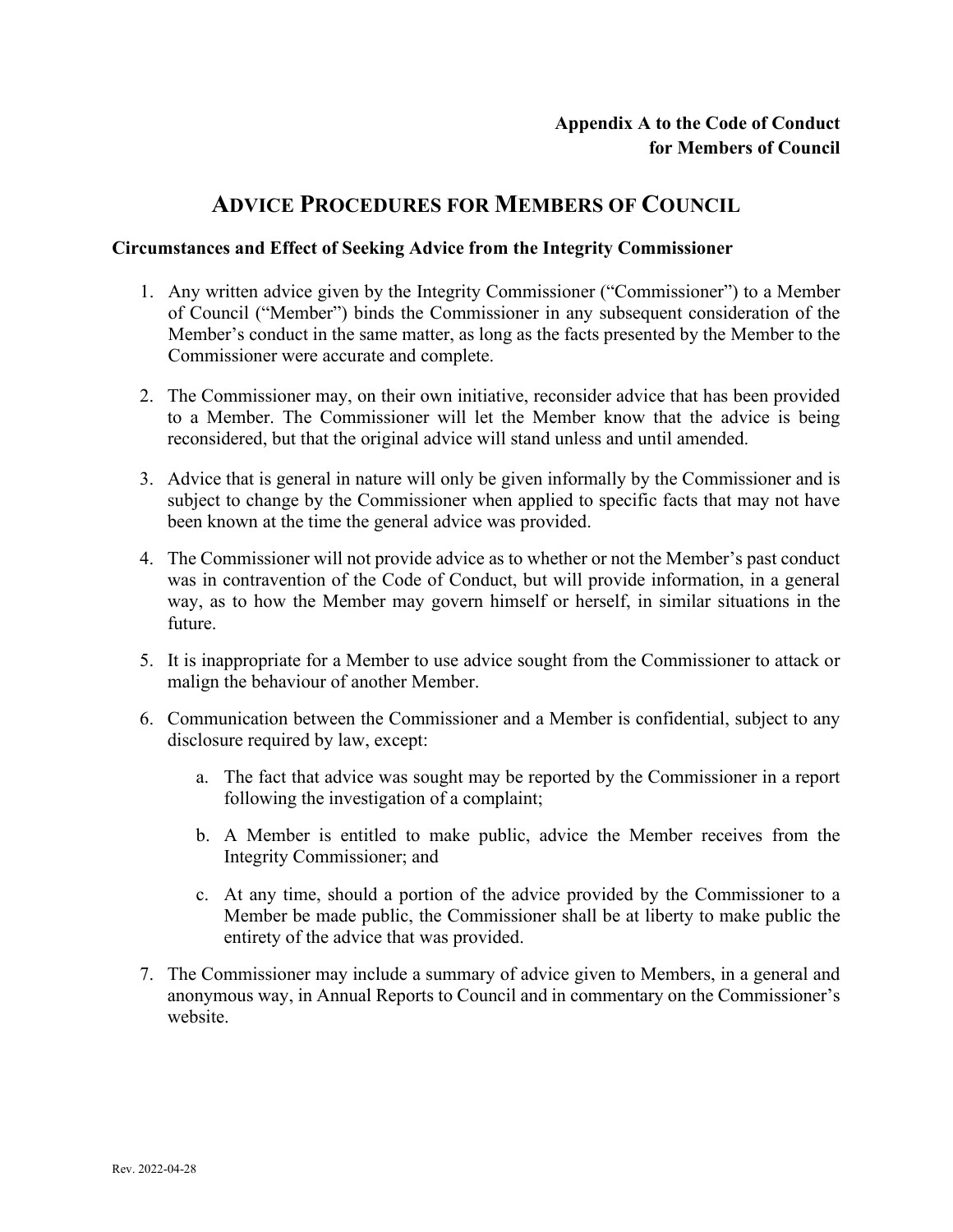# **COMPLAINT PROCEDURES**

# **Part A: Informal Complaint Procedure**

- 1. Any individual who identifies or witnesses behaviour or activity by a Member of Council ("Member"), which includes the Mayor, that they believe contravenes the Rules of the Code of Conduct may seek to address the prohibited behaviour or activity in the following way:
	- a) contact the Member directly to advise that the behaviour or activity appears to contravene the Code of Conduct, identifying the specific provision(s) of the Code of Conduct that may have been contravened, in an attempt to settle or resolve the matter;
	- b) ask the Integrity Commissioner to assist in informal discussion of the alleged complaint with the Member in an attempt to settle or resolve the matter;
	- c) if applicable:
		- i) confirm to the Member that their response is satisfactory, or
		- ii) advise the Member that their response is unsatisfactory; or
	- d) consider the need to pursue the matter in accordance with the Formal Complaint Procedure set out in Part B of these Procedures, or in accordance with any other applicable judicial or quasi-judicial process or complaint procedure.
- 2. Individuals are encouraged to pursue the Informal Complaint Procedure as the first means of remedying behaviour or activity of a Member that they believe violates the Code of Conduct.
- 3. With the consent of both the complaining individual and the Member, the Integrity Commissioner may participate in any informal complaint resolution process. The parties involved are encouraged to take advantage of the Integrity Commissioner's potential role as a mediator/conciliator of issues relating to a complaint.
- 4. The Integrity Commissioner has the discretion to withdraw from any informal complaint resolution process at any time.
- 5. Any participation by the Integrity Commissioner in an informal complaint resolution process will not preclude the Integrity Commissioner from undertaking a formal investigation of the same matter pursuant to the Formal Complaint Procedure set out in Part B of these Procedures.
- 6. The Informal Complaint Process is not a precondition or a prerequisite to pursuing the Formal Complaint Procedure.
- 7. The Integrity Commissioner may include anonymized information about informal complaints in the Annual Report the Integrity Commissioner provides to Council.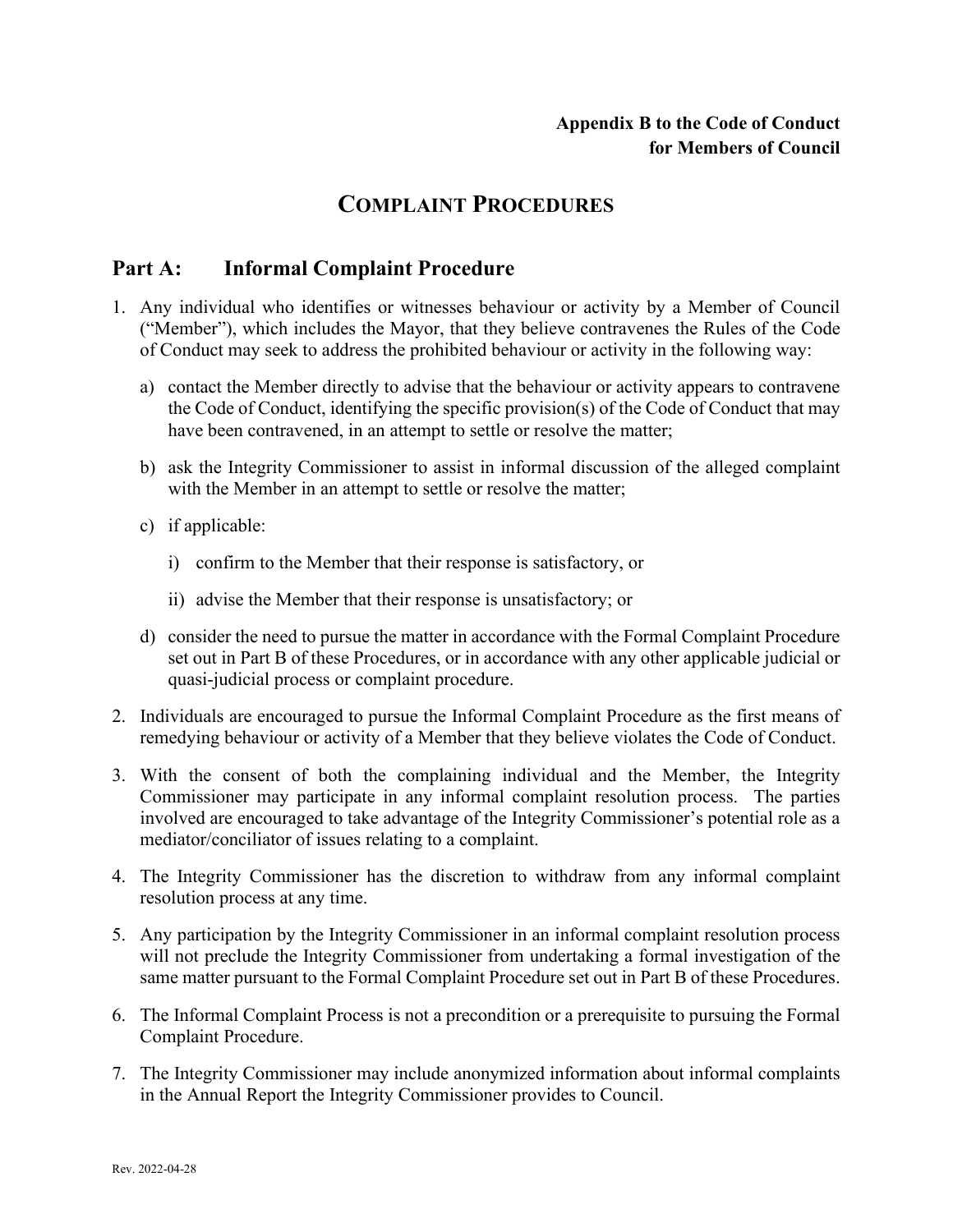# **Part B: Formal Complaint Procedure**

### **Formal Complaints**

- 1. Any individual who identifies or witnesses behaviour or activity by a Member that they believe contravenes the Rules of the Code of Conduct may file a formal complaint requesting an investigation by the Integrity Commissioner as to whether the Member has contravened the Rules of the Code of Conduct, in accordance with the following requirements:
	- a. all complaints shall be in writing on the prescribed Formal Complaint Form (attached to this Part) and shall be dated and signed by an identifiable individual; and
	- b. all complaints shall be sent directly to the Integrity Commissioner by mail, e-mail or fax to the address or number identified on the Integrity Commissioner's webpage: [http://www.winnipeg.ca/council/integritycommissioner/default.stm.](http://www.winnipeg.ca/council/integritycommissioner/default.stm)
- 2. The details of the complaint will be disclosed to the respondent Member, however, the name of the person complaining will only be disclosed in circumstances where fairness requires such disclosure.
- 3. Council may, by resolution, direct the Integrity Commissioner to investigate any matter that is within the Integrity Commissioner's jurisdiction and the Integrity Commissioner will, upon receiving such resolution, commence the investigation in accordance with the provisions of these Procedures.

### **Time for Filing Complaints**

- 4. Complaints must generally be made: (a) within 60 days after the date of conduct giving rise to the complaint; or (b) within 60 days after the Complainant became aware of the conduct giving rise to the complaint. Consistent with section 28 of this Part, the campaign period prior to a Municipal election will not be counted as part of the 60 days in which a complaint may be made.
- 5. The Integrity Commissioner may accept a complaint filed after the expiry of the time limit set out in section 4 if the Integrity Commissioner is satisfied that:
	- a. the delay was incurred in good faith;
	- b. it is in the public interest to conduct an investigation, or give consideration to whether or not to conduct an investigation; and
	- c. no substantial prejudice will result to any person because of the delay.

### **Complaints Outside Integrity Commissioner's Jurisdiction**

6. If the complaint is not, on its face, a complaint with respect to non-compliance with the Code of Conduct or if the complaint relates to matters addressed by other legislation or complaint procedure under another City of Winnipeg procedure, policy or rule, the Integrity Commissioner shall advise the Complainant in writing as follows: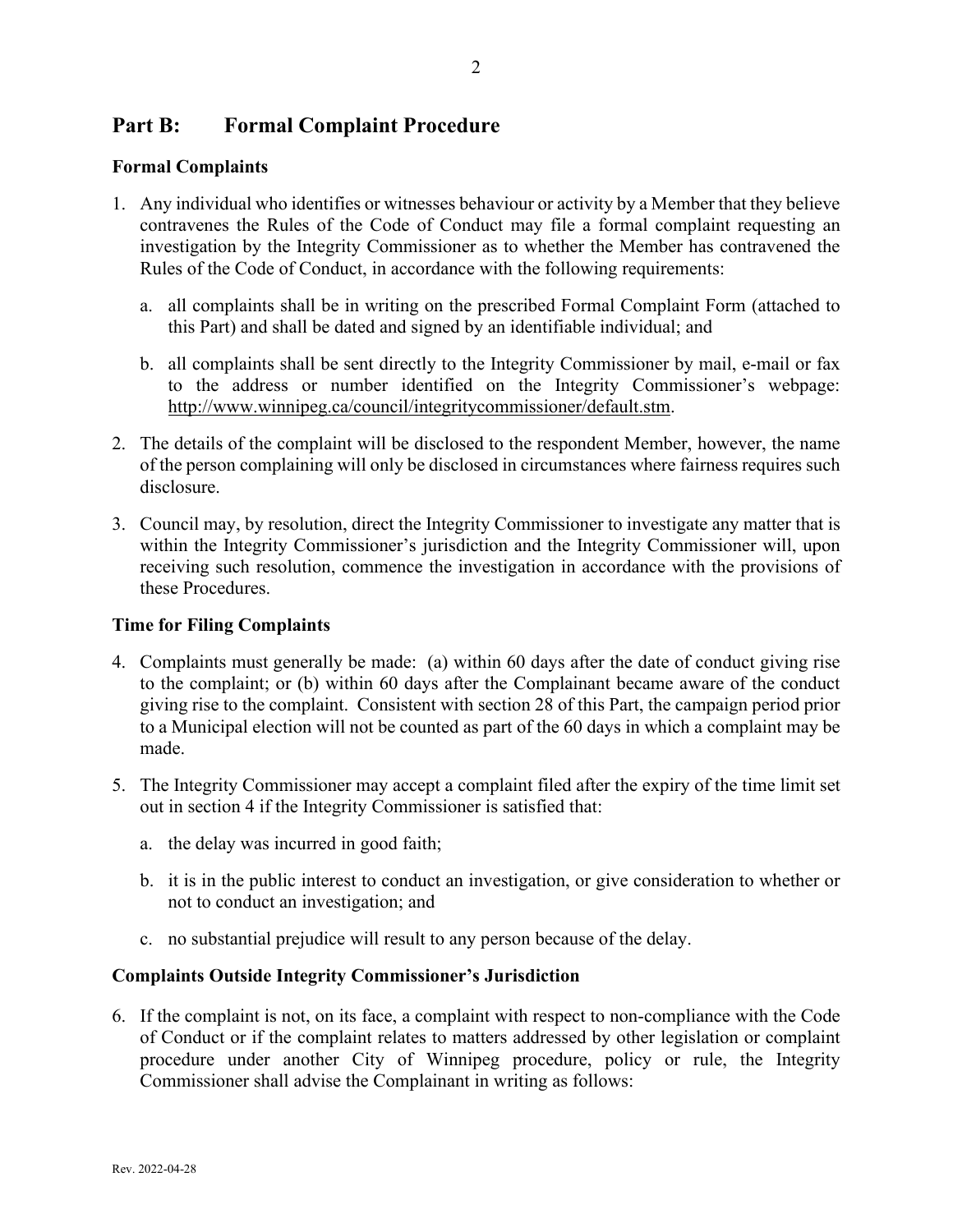### *Criminal Matter*

(a) If the complaint on its face is an allegation of a criminal nature consistent with the *Criminal Code* of Canada, the Complainant shall be advised that if the Complainant wishes to pursue any such allegation, the Complainant must pursue it with the appropriate police service;

### *The Municipal Council Conflict of Interest Act*

(b) If the complaint on its face is regarding non-compliance with *The Municipal Council Conflict of Interest Act* as opposed to the Code of Conduct, the Complainant shall be advised to review the matter with the Complainant's own legal counsel;

### *Freedom of Information and Protection of Privacy Act*

(c) If the complaint is more appropriately addressed under the *Freedom of Information and Protection of Privacy Act,* the Complainant shall be advised that the matter must be referred to the City of Winnipeg Clerk to deal with under the City's access and privacy policies under the legislation;

### *Other Legislation or Procedure, Policy or Rule Applies*

(d) If the complaint appears to fall within the scope of other legislation or another procedure, policy or rule of the City, the Complainant shall be advised to pursue the matter under such legislation or procedure, policy or rule;

### *Lack of Jurisdiction*

(e) If the complaint is, for any other reason not within the jurisdiction of the Integrity Commissioner, the Complainant shall be so advised and provided with any additional referrals as the Integrity Commissioner considers appropriate; and

### **Refusal to Conduct Investigation**

- 7. If the Integrity Commissioner is of the opinion that:
	- a. the conduct described in the complaint is not within the Integrity Commissioner's jurisdiction to investigate;
	- b. the complaint is frivolous, vexatious or not made in good faith;
	- c. there are no grounds or insufficient grounds for an investigation, or that it is unlikely that the complaint will succeed; or
	- d. an investigation would serve no useful purpose;

the Integrity Commissioner shall not conduct an investigation and, where this becomes apparent in the course of an investigation, shall terminate the investigation.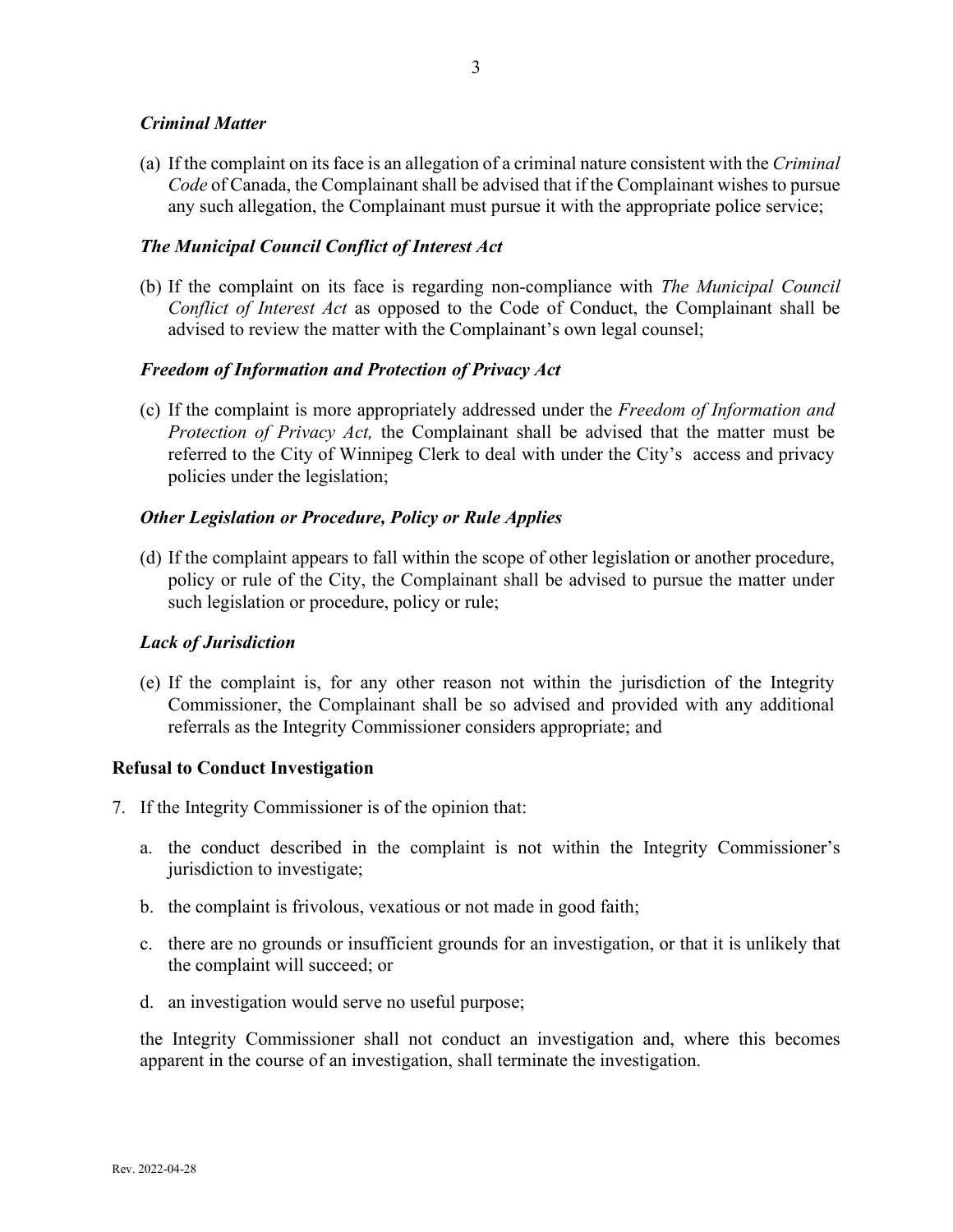### **Matter Already Pending**

- 8. To avoid incurring unnecessary costs associated with duplication, and/or to avoid inappropriately interfering with the conduct of another process, if the complaint is in relation to a matter which is subject to an outstanding complaint or pending investigation under another process, including a matter that is pending before the Courts, the Integrity Commissioner may determine that they will not conduct an investigation of the complaint and may suspend any ongoing investigation pending the result of that other process.
- 9. The Integrity Commissioner may request further information from the Complainant or others before deciding whether or not there are reasonable grounds for believing that a violation of the Code of Conduct may have occurred and an investigation is warranted.
- 10. In the event that the Integrity Commissioner receives multiple complaints concerning the same matter, the Commissioner may combine those complaints for the purposes of investigating and reporting to Council.
- 11. The Integrity Commissioner, in considering the allegations which are set out in a complaint, may have regard to all of the Rules of the Code of Conduct and not simply those which the Complainant identifies as having been contravened.
- 12. Where the Integrity Commissioner has declined to conduct an investigation, the Integrity Commissioner will provide the Member who is the subject of the complaint with both an anonymized copy of the complaint and the Integrity Commissioner's response to the Complainant.

### **Opportunities for Resolution**

13. Following receipt and review of a Formal Complaint, or at any time during an investigation, where the Integrity Commissioner believes that an opportunity to resolve the matter informally may be successfully pursued, and both the Complainant and the Member agree, efforts may be pursued to achieve such an informal resolution.

### **Investigation**

- 14. If a complaint is within the Integrity Commissioner's jurisdiction and is not rejected by the Integrity Commissioner on one of the grounds listed in section 7, the Integrity Commissioner will investigate the complaint as follows:
	- a. provide the Member whose conduct is in question with the details of the complaint and any supporting material determined to be relevant by the Integrity Commissioner, by mail or e-mail, together with a notice of intention to conduct an investigation.
	- b. request that the Member provide a written response to the complaint, any supporting documents or materials, and a list of relevant witnesses, within ten (10) days.
	- c. provide a copy of the Member's response to the Complainant with a request that any written reply be provided by the Complainant within ten (10) days. A copy of that reply will be provided to the Member.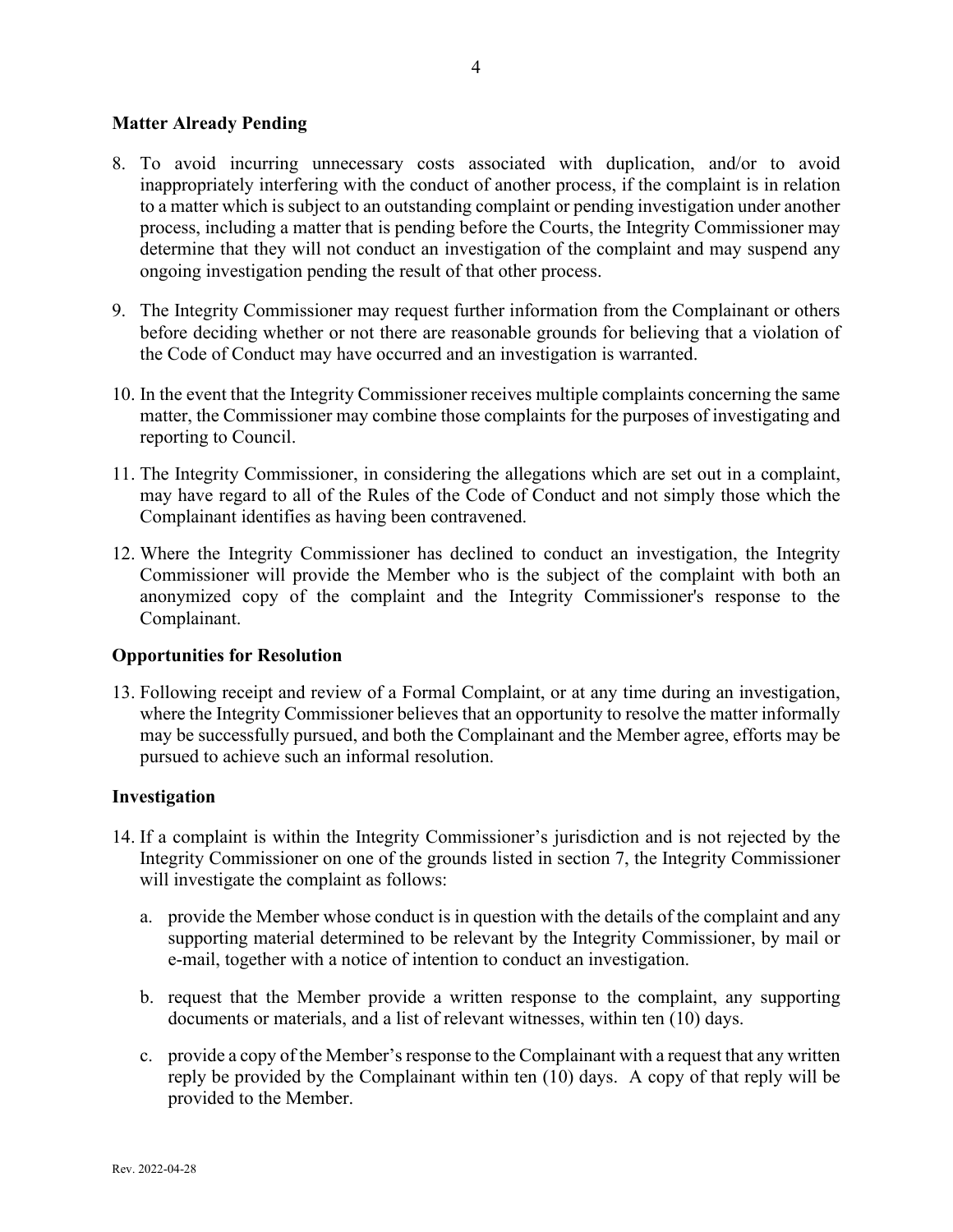- 15. The Integrity Commissioner may seek information from anyone relevant to the complaint and may receive such information either in person or in writing.
- 16. The Integrity Commissioner may review all books, financial records, electronic data, processing records, reports, files and any other papers, things or property belonging to or used by the City of Winnipeg and enter any relevant City of Winnipeg work location which the Integrity Commissioner deems necessary for the purpose of the investigation.
- 17. Where, during the course of an investigation, the Integrity Commissioner becomes aware of any additional complaint made by a Complainant which is within the Integrity Commissioner's jurisdiction and is not rejected by the Integrity Commissioner on one of the grounds listed in section 7, the Integrity Commissioner shall, upon notice to the Member, investigate such complaint in accordance with the provisions of this Protocol.

### **Reporting**

- 18. Where the Integrity Commissioner finds that the Code has been contravened either in whole or in part, the Integrity Commissioner shall provide a report to Council outlining their findings, their opinion as to how the Member has contravened the Code and any recommended corrective action or sanctions.
- 19. The Integrity Commissioner shall not issue a report to Council which finds a violation of the Code of Conduct on the part of any Member unless the Member has had reasonable notice of the basis for the proposed finding and recommended sanction and an opportunity either in person or in writing to comment to the Integrity Commissioner on the proposed finding and recommended sanction. In preparing their report to Council, the Integrity Commissioner shall take the Member's response into consideration and shall attach a copy of the response to their report.
- 20. The Complainant will be provided with a copy of the Integrity Commissioner's report to Council when the report is placed on the agenda for the meeting at which the report will be considered.
- 21. The Integrity Commissioner may make interim reports to Council as required to address any instances of interference, obstruction, delay or retaliation encountered during the investigation.
- 22. If the Integrity Commissioner determines that there has been no breach of the Code of Conduct, the Integrity Commissioner will provide a report to the Member and the Complainant advising them of that determination, and will not report to Council about their determination, except as part of an Annual Report

### **Member not Blameworthy**

23. If the Integrity Commissioner determines that a contravention occurred although the Member took all reasonable measures to prevent it, or that a contravention occurred that was trivial or committed through inadvertence, or an error of judgment made in good faith, the Integrity Commissioner may so state in a report to Council and may make appropriate recommendations.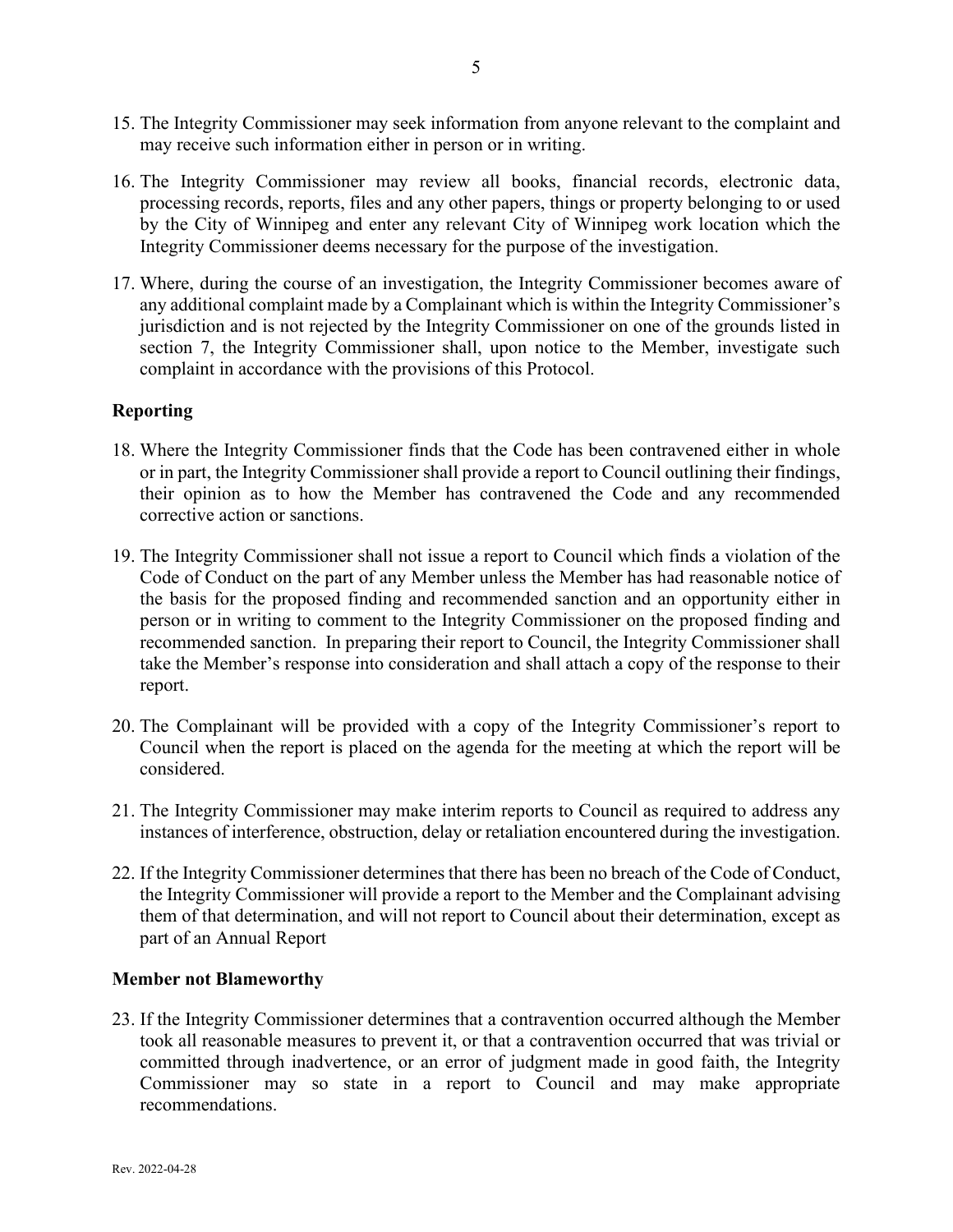### **Duty of Council**

- 24. When Council receives a report from the Integrity Commissioner following an investigation it shall consider and act on that report forthwith.
- 25. A Member who is the subject of an Integrity Commissioner's report following an investigation shall be entitled to make a delegation to Council on the matter, but shall not participate in the deliberations of Council or in any vote of Council on the matter. The ability to make such delegation, however, is subject to the provisions of *The Municipal Council Conflict of Interest Act* which prohibit a Member from influencing Council in any way where the Member has a pecuniary interest in the matter.

### **Imposition of Sanctions by Council**

- 26. When Council receives a report from the Integrity Commissioner which identifies that there has been a violation of the *Code*, Council may impose any or all of the following sanctions:
	- i. That the Member be reprimanded;
	- ii. That the Member be required to make a public apology;
	- iii. That the Member be requested to return a gift or benefit or, where the gift or benefit cannot be returned, reimburse the donor for the value of the gift or benefit;
	- iv. That the Member be removed from a committee; and
	- v. That the Mayor be requested to remove the Member from their position as chair of a committee.
- 27. When deciding whether to impose any of the sanctions for misconduct listed in paragraph 26 above, Council must consider the following factors:
	- a. The nature of the Code of Conduct contravention;
	- b. The length or persistence of the Code of Conduct contravention;
	- c. Whether the Member knowingly contravened the Code of Conduct;
	- d. Whether the Member took steps to prevent, mitigate or remedy the Code of Conduct contravention;
	- e. Whether the contravention was committed through an error of judgment made in good faith; and
	- f. Whether the Member previously contravened the Code of Conduct.

### **Election Year**

28. During the campaign period the Integrity Commissioner will: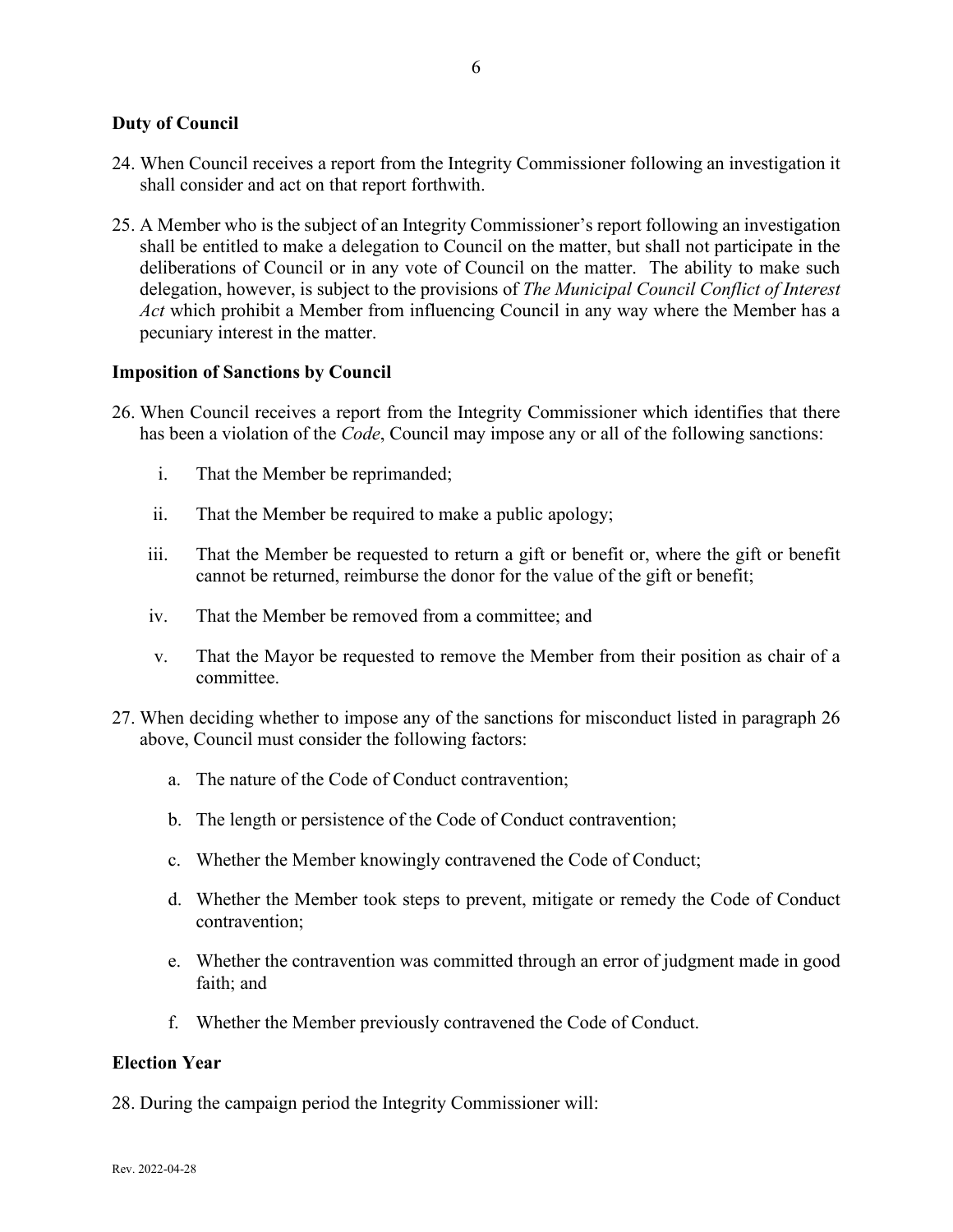- a. not receive any complaints alleging that a Member of Council has breached the Code of Conduct;
- b. suspend any ongoing investigation of a previously filed complaint; and
- c. not submit any report to Council, of findings with respect to such complaints.
- 29. Following the election, investigations or reports concerning the conduct of a former Member while that individual was still a Member, will only be commenced or continued at the request of Council, by resolution.

### **Public Disclosure**

- 30. The Integrity Commissioner and every person acting under the Integrity Commissioner's jurisdiction shall preserve confidentiality of the investigation process, except as required by law and as required by these Procedures.
- 31. If a complaint becomes a matter of public record at any time whether before, during or after the Integrity Commissioner has undertaken an investigation, the Member about whom the complaint is made is permitted to speak publicly about the complaint.
- 32. If the Integrity Commissioner finds that the Code of Conduct has been breached, the identity of the Member who is the subject of the complaint shall not be treated as confidential.
- 33. All reports from the Integrity Commissioner to Council will be made available to the public.